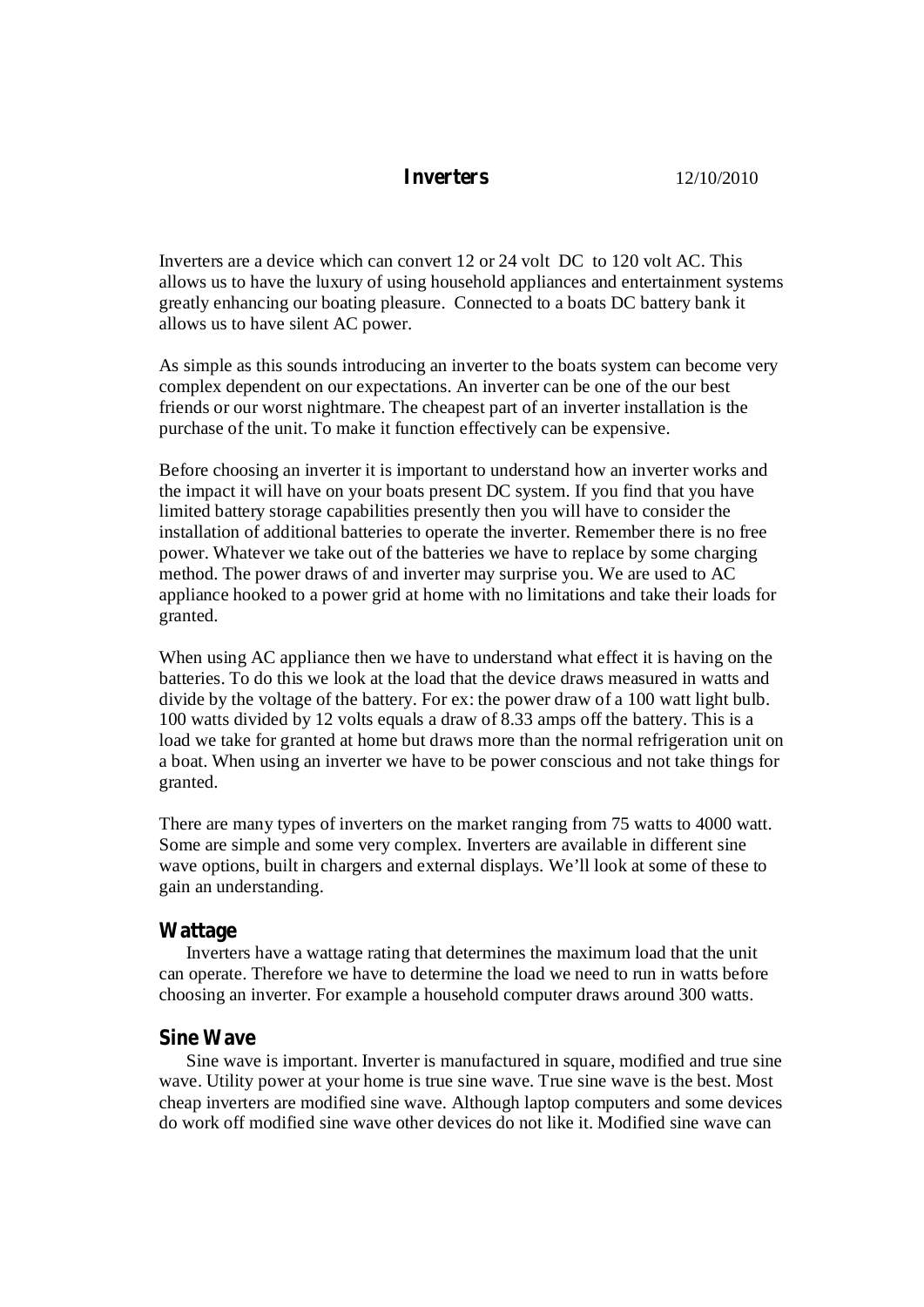cause lines to run through your TV screen. Motors do not work as efficiently and your refrigerator compressor may have a shortened life. True sine wave units have come down in price and are the best way to go. If you are into high tech. entertainment systems and computers then True sine wave is the only way to go.

## **Portable Inverters**

These are small inverters usually 75 to 175 watt size that can be plugged into a 12 volt outlet and are used to power laptop computers and light load devices.

#### **Permanent Inverters**

These units may range in size from 300 watt to 3000 watt. They usually have AC outlets mounted on the front of them and can have devices plugged directly into them or can be hardwired.

### **Combination Inverter/Charger**

These units are the top of the line units and have many features that make them completely automatic in operation when professionally installed. These units range in the 1500 watt to 4000 watt size. These units have built in battery chargers that range from 100 to 130 amps for fast charging of a proper sized battery bank when on shorepower or generator. Most of these units have remote panels that allow you to turn on and off the inverter or charger and also to monitor the battery bank so you know when to charge the batteries or how much load you are using.

The first consideration when choosing an inverter is to determine the loads that you plan to supply for a 24 hour period, how long you use the appliance and the effect it will have on your 12 volt batteries. Following is a sample load calculation

| Item         | Wattage | Current draw Hrs of use<br>In Amp |                       | Amp/hrs |
|--------------|---------|-----------------------------------|-----------------------|---------|
| 19"TV        | 100     | 8.3                               | 3                     | 24.9    |
| <b>VCR</b>   | 50      | 4.2                               | 2                     | 8.4     |
| Stereo       | 50      | 4.2                               | 3                     | 12.6    |
| Blender      | 300     | 25.0                              | $0.2(12 \text{ min})$ | 0.5     |
| Coffee Maker | 1000    | 83.4                              | $0.2(12 \text{ min})$ | 1.7     |
| Microwave    | 1200    | 100.0                             | $0.3(18 \text{ min})$ | 3.0     |
| Hairdryer    | 1250    | 104.0                             | $0.1(6 \text{ min})$  | 10.4    |

The amp/hrs is calculated by dividing the Wattage by the voltage (12volt) to give you the amp draw off the batteries. Multiply this by the hours of use to give the daily draw in amp hrs.

In the above example we would use 61.5 amp/hrs from our batteries.

The inverter would have to be large enough to provide power to whatever appliance you would be running at the same time. The minimum inverter above would be 1500 watt to operate the largest single load.